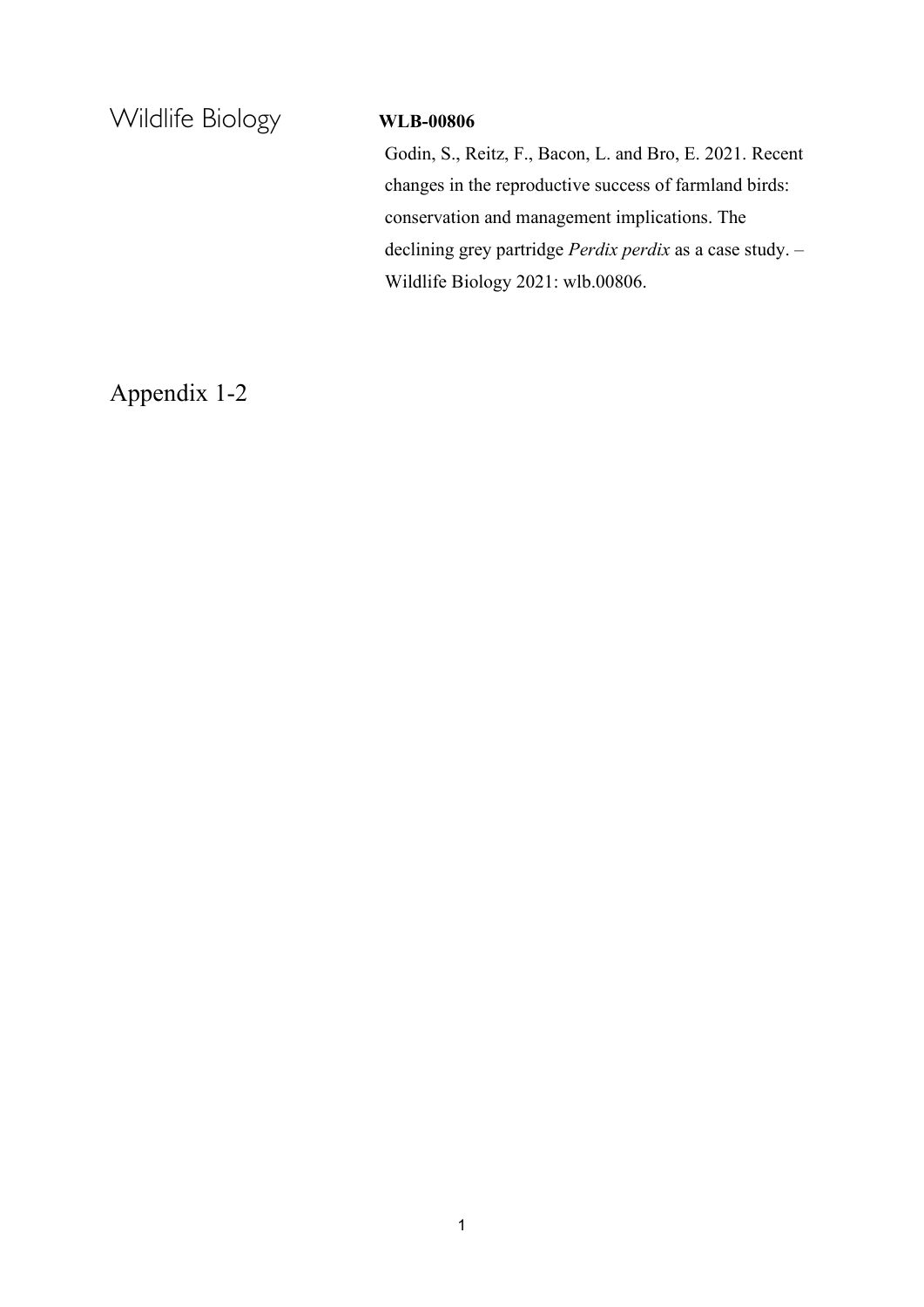|                             | { the model simulates a population of grey partridges in a close hunting estate<br>{ we assume that all females pair        |
|-----------------------------|-----------------------------------------------------------------------------------------------------------------------------|
| rel:rn                      | defmod perdix(1)                                                                                                            |
|                             |                                                                                                                             |
| defrel rn<br>$n = adspring$ |                                                                                                                             |
|                             | { $n$ is the number of females at time $t$ in early spring                                                                  |
|                             |                                                                                                                             |
|                             | { the initial population size is 150 females on the whole area: $n =$ initial density $*$ area)                             |
|                             | { area of the hunting estate (in km <sup>2</sup> )                                                                          |
|                             | $defvar area = 30$                                                                                                          |
|                             | { initial density / population size                                                                                         |
|                             | defvar initial density = $5$                                                                                                |
| defvar $n = 150$            |                                                                                                                             |
|                             | { density at time t                                                                                                         |
|                             | defvar density = $n / area$                                                                                                 |
|                             |                                                                                                                             |
|                             | { ***** SURVIVAL RATES *****                                                                                                |
|                             | survival of adult females over spring and summer: Sss                                                                       |
|                             | defvar Sss= max(min(gaussf(0.47, 0.134), 0.933), 0.352)                                                                     |
|                             | { survival of adult females over autumn and winter: Saw                                                                     |
|                             | defvar Saw= 0.6                                                                                                             |
|                             |                                                                                                                             |
|                             | { ***** REPRODUCTIVE SUCCESS *****                                                                                          |
|                             | { probability of each category 'high', 'medium' and 'low' mean reproductive success (mRS): ph, pm, pl<br>defvar $ph = 0.23$ |
|                             | defvar $pm = 0.54$                                                                                                          |
|                             | defvar $pl = 0.23$                                                                                                          |
|                             | { random draw of the category of reproductive success of year t                                                             |
|                             | { high mRS: $x=0$ ; medium mRS: $x=1$ ; low mRS: $x=2$                                                                      |
|                             | $defvar x = tab(fph,pm,pl)$                                                                                                 |
|                             | { number of surviving females in late summer: adsummer                                                                      |
|                             | $defvar$ adsummer = binomf(n, Sss)                                                                                          |
|                             | { number of females at the time of the "birth-pulse" (late July, <i>i.e.</i> when coveys are monitored): adjuly             |
|                             | $defvar adjuly = round(1.134 * adsummer)$                                                                                   |
|                             | { all females pair but only a part of them have offspring in summer -> number of females with offspring, depending upon     |
|                             | the category of the mean reproductive success                                                                               |
|                             | { high mRS: bh; medium mRS: bm; low mRS: bl<br>$defvar bh = round(adjuly - (0.25*adjuly))$                                  |
|                             |                                                                                                                             |
|                             | $defvar bm = round(adjuly - (0.40^*adjuly)))$                                                                               |
|                             | $defvar b = round(adjuly - (0.50*adjuly))$                                                                                  |
|                             | { NUMBER OF OFFSPRING (OF BOTH SEXES) YEAR t                                                                                |
|                             |                                                                                                                             |
|                             | { number of offspring (produced for each category of mean reproductive success before any density-dependent process         |
|                             | { high mRS: juvh; medium mRS: juvm; low mRS: juvl                                                                           |

defvar juvh = poissonf $(bh, 8.8)$ 

 $defvar juvm = poisson(fbm, 7.6)$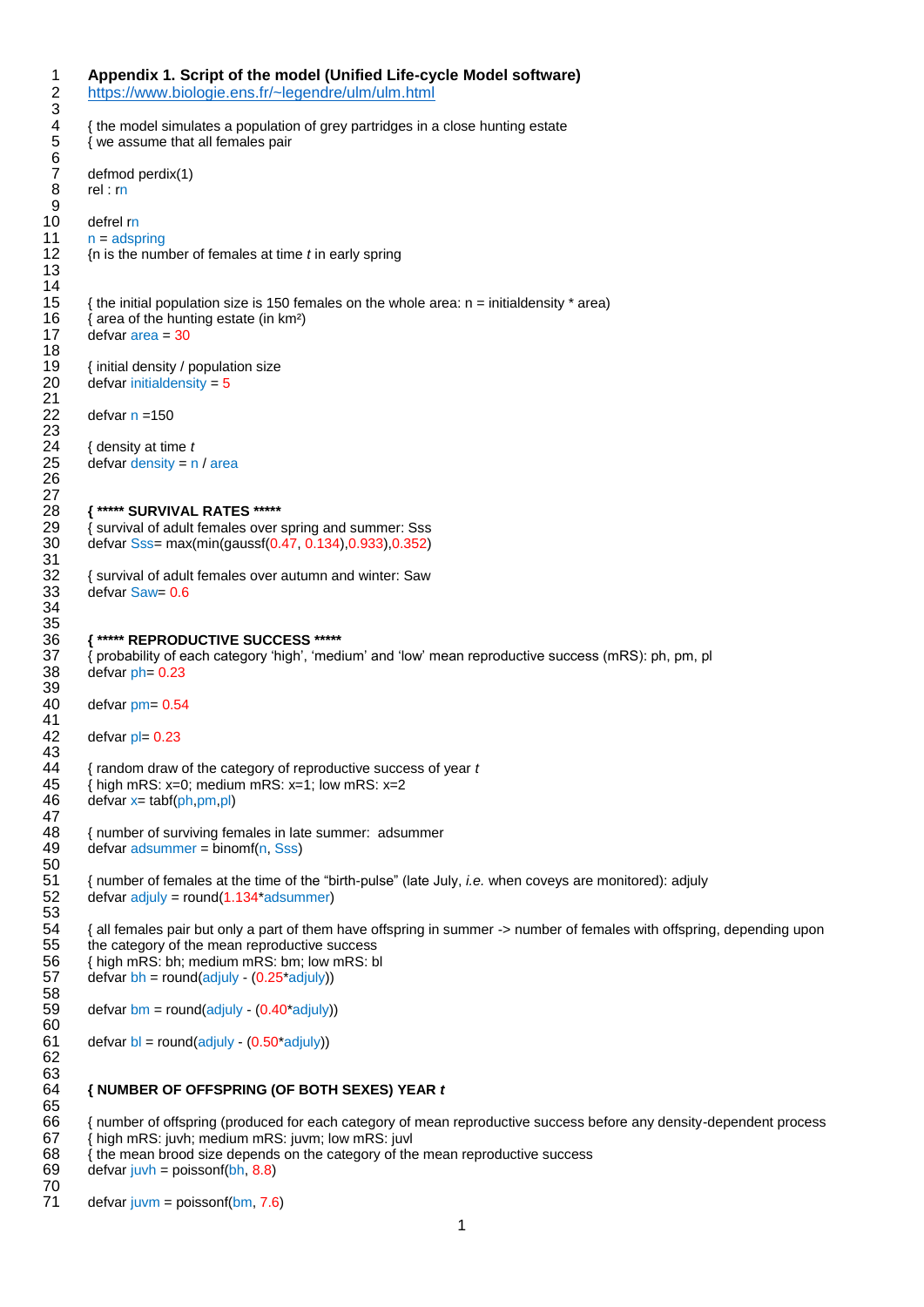72 74 75 79 83<br>84 85<br>86 87<br>88 89 90<br>91 93 94<br>95 97<br>98  $\frac{99}{100}$ 101 102<br>103 106 110 113 116

defvar juvl = poissonf(bl,  $6.5$ )

76 **{ \*\*\*\*\* DENSITY-DEPENDENCE \*\*\*\*\*** 77 { density-dependence is assumed to occur when spring density is higher than a density threshold (pairs/km<sup>2</sup>)<br>78 defvar thresholdDD = 30  $defvar$  threshold $DD = 30$ 

80 { number of offspring if density-dependence<br>81 { high mRS: juvhDD: medium mRS: juvmDD

81 { high mRS: juvhDD; medium mRS: juvmDD; low mRS: juvlDD<br>82 defvar juvhDD = if((density)>thresholdDD, max(round(juvh-(45)

 $\text{defvar}(\text{uvhDD} = \text{if}((\text{density}) > \text{thresholdDD}, \text{max}(\text{round}(i\text{uvh} - (45*(n/\text{area}))), 0), i\text{uvh})$ 

defvar juvmDD = if((density)>thresholdDD, max(round(juvm-(45\*(n/area))),0), juvm)

 $\text{defvar}$  juvlDD = if((density)>thresholdDD, max(round(juvl-(45\*(n/ area))), 0), juvl)

 $\text{defvar}$  juveniles = if (x, if(x-1,juvlDD,juvmDD),juvhDD)

91 { mean reproductive success<br>92 defvar  $mRS =$  juveniles/adsured  $defvar$  mRS = juveniles/adsummer

### 95 **{ FEMALE POPULATION SIZE BEFORE THE HUNTING SEASON**

 $defvar$  SexRatio =  $0.5$ 

defvar offspring = round(juveniles \* SexRatio)

100 defvar nPreHunting = offspring + adsummer

### 103 **{ \*\*\*\*\* HUNTING MODULE \*\*\*\*\***<br>104 { hunting bag management scena

 $\{$  hunting bag management scenarios: max number of birds that can be shot, depending upon both the mRS and the 105 density of the local population

107 {indexes to code the grid of hunting quotas<br>108 {index for mSR: 0, 1, 2, 3, 4

108 { index for mSR: 0, 1, 2, 3, 4<br>109 defvar nindr = if(mRS<2.5, 0

defvar  $nindr = if(mRS < 2.5, 0, if(mRS < 3, 1, if(mRS < 3.5, 2, if(mRS < 4, 3, 4))))$ 

111 { index for density: 10, 20, 30,40, 50

112 defvar nbpairs = if(density<5, 10, if(density<10, 20, if(density<20, 30, if(density<40,40,50))))

114 {index compiling the 2 previous indexes: 10-14, 20-24, 30-34, 40-44, 50-54<br>115 defvar ird = nindr + nbpairs

 $defvar$  ird = nindr + nbpairs

117 { weighting grid

| .<br>.          | no.<br>hunting | scenario 1<br>(hunting plan, | scenario 2<br>(hunting plan, | scenario 3 <sup>1</sup><br>(hunting plan, modified) |                  | scenario 4<br>(MB/H-S, example) |
|-----------------|----------------|------------------------------|------------------------------|-----------------------------------------------------|------------------|---------------------------------|
|                 |                | Eure-et-Loir)                | modified)                    | $mSR(t-1) \ge 3.5$                                  | $mSR(t-1) < 3.5$ |                                 |
| $defvar$ nc0 =  | $\Omega$       |                              | $0: 2^*$ area for ird=14     |                                                     |                  | 0, 1 for ird=14, 41 and 50      |
| $defvar ncl =$  | $\Omega$       | 2 <sup>*</sup> area          | 2 <sup>*</sup> area          | 2 area                                              |                  |                                 |
| $defvar$ nc2 =  | $\Omega$       | 0.1 n                        | 0.1 n                        | 0.1 <sup>h</sup>                                    | 0                |                                 |
| $defvar n c3 =$ | $\Omega$       | $0.21$ n                     | 0.2 <sup>th</sup>            | $0.2th$ n                                           |                  | 1.4 for ird=51                  |
| defvar $nc4 =$  | $\Omega$       | 0.3 <sup>h</sup>             | 0.3 <sup>h</sup>             | 0.3 <sup>h</sup>                                    |                  | $2 \cdot 3$ for ird=42          |
| defvar $nc5 =$  | $\Omega$       | 0.4 <sup>h</sup>             | 0.4 n                        | $0.4th$ n                                           |                  |                                 |
| $defvar nc6 =$  | $\Omega$       | 0.5 <sub>n</sub>             | 0.5 <sup>h</sup>             | 0.5 <sub>n</sub>                                    | 0                |                                 |
| defvar $nc7 =$  | $\Omega$       | 0.75 <sup>h</sup>            | $0.75^{*}$ n                 | $0.75th$ n                                          |                  |                                 |
| $defvar nCB =$  | $\Omega$       | $1*$ n                       | $1*$ n                       | $1*n$                                               | $\Omega$         |                                 |
|                 |                |                              |                              |                                                     |                  | * number of hunters (60)        |

118

1

**<sup>1</sup>** For this scenario, make the following changes into the script:

Line 8: add ', rHuntingYearYES'

Line 13: insert 'defrel rHuntingYearYES'

Line 14: insert 'HuntingYearYES= max(Next-1, 0)'

Line 126: insert

'defvar HuntingYearYES= 1 defvar HuntingYearNO = 2

defvar Next = if(x>1, HuntingYearNO, HuntingYearYES) defvar quotaBIS = if(HuntingYearYES<1, quota, 0)'

Line 219: change quota into quotaBIS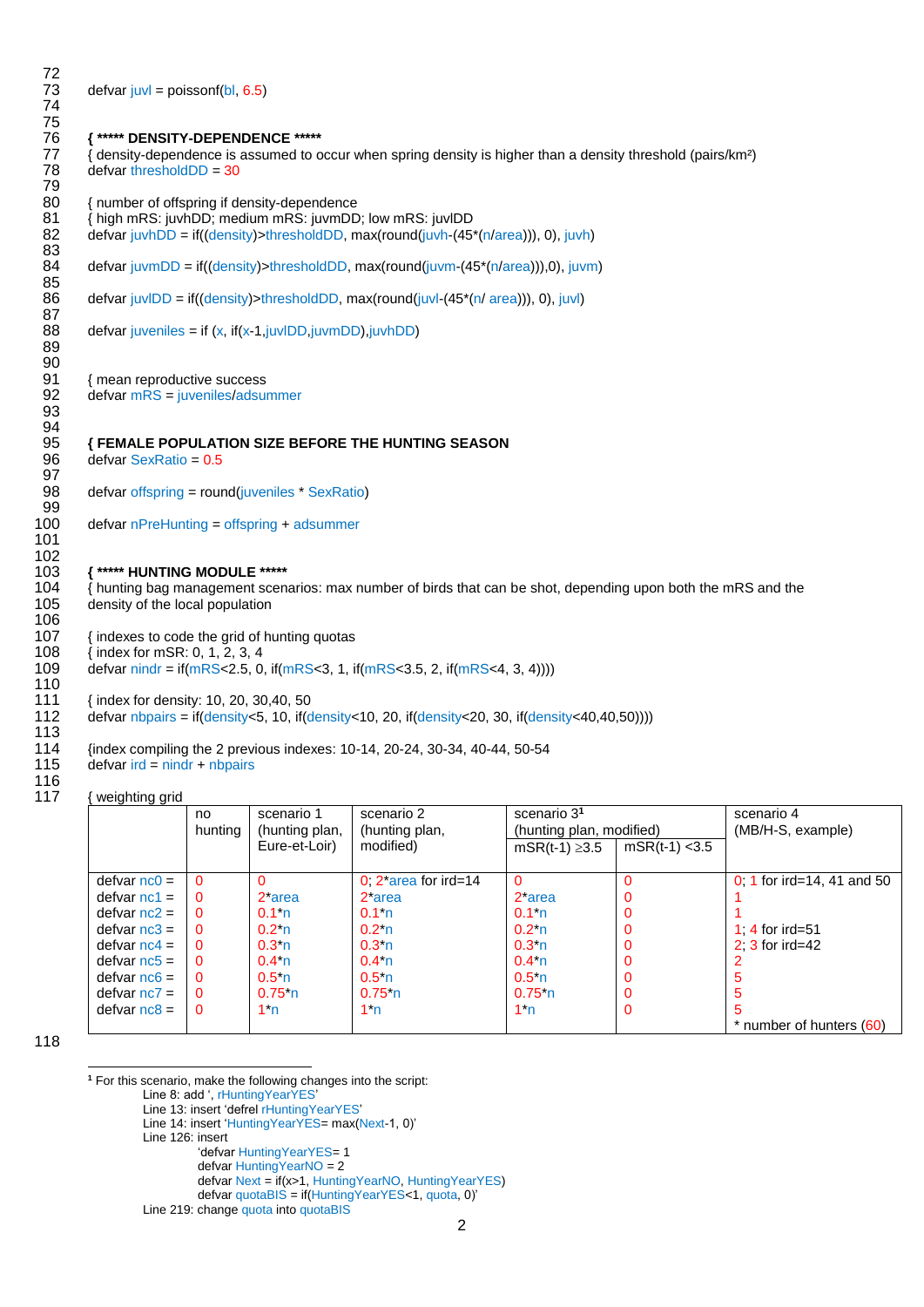## 

- 
- 120 { hunting bag<br>121 defvar quota =<br>122 if(ird<23, nc1,<br>123 if(ird<41, nc0, defvar quota = if(ird<11, nc0, if(ird<12, nc0, if(ird<13, nc0, if(ird<14, nc0, if(ird<15, nc0, if(ird<21, nc0,if(ird<22, nc0, if(ird<23, nc1, if(ird<24, nc1, if(ird<25, nc1, if(ird<31, nc0, if(ird<32, nc0, if(ird<33, nc3, if(ird<34, nc4, if(ird<35, nc5, if(ird<41, nc0, if(ird<42, nc2, if(ird<43, nc4, if(ird<44, nc6, if(ird<45, nc7, if(ird<51, nc0, if(ird<52, nc3, if(ird<53, nc6, if(ird<54, nc7, nc8)))))))))))))))))))))))) \* SexRatio
- <br> $127$  $defvar CompletionRate =  $0.30$$
- $\frac{128}{129}$ defvar nPostHunting = round(nPreHunting - (quota\*CompletionRate))
- <br> $131$ defvar adspring = binomf(max((nPostHunting), 0), Saw)